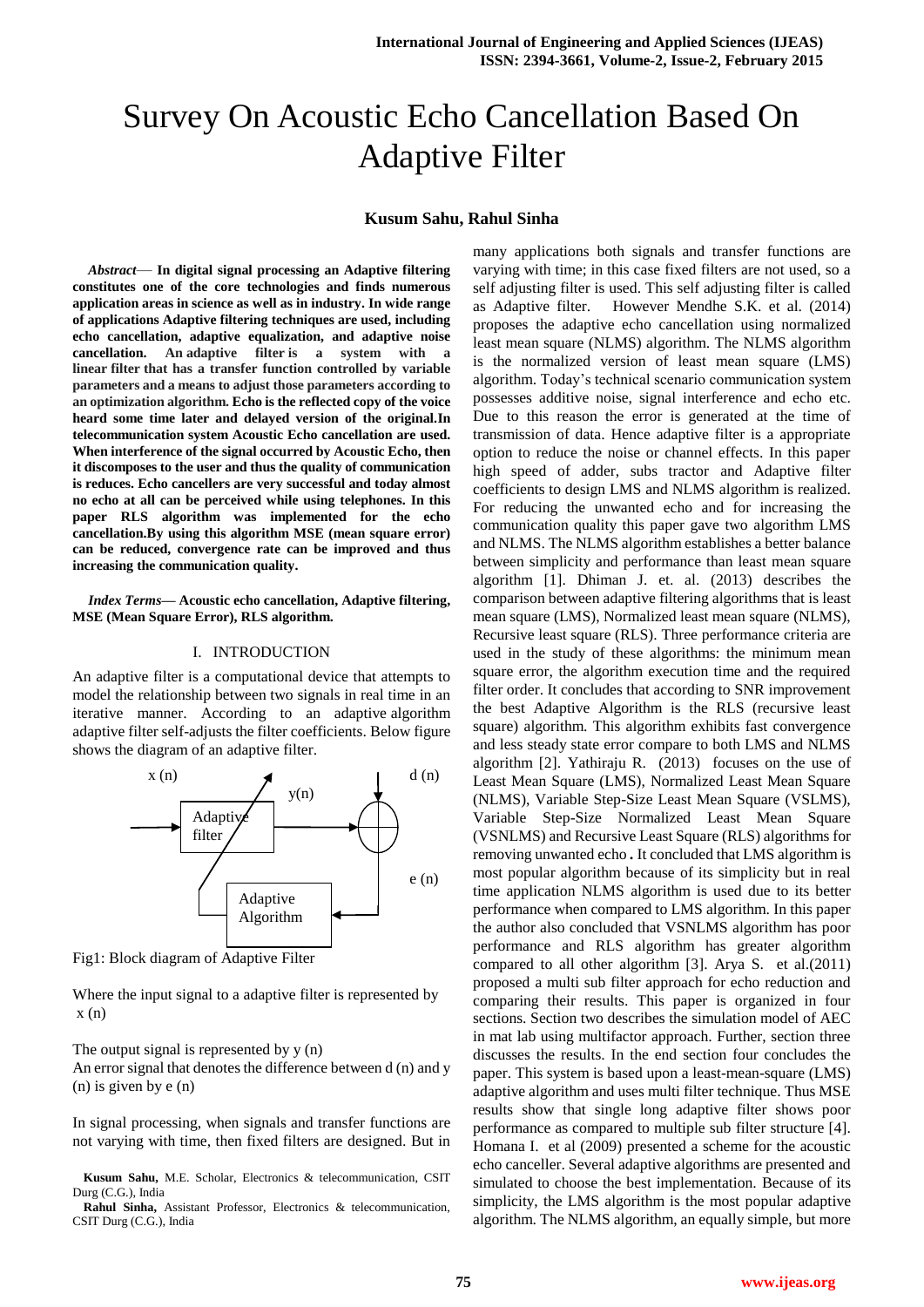robust variant of the LMS algorithm, exhibits a better balance between simplicity and performance than the LMS algorithm. Due to its good properties the NLMS has been largely used in real-time applications. The RLS algorithm has the greatest attenuation of all studied algorithms and converges much faster than the LMS algorithm. Due to the large number of multiplications it is rather costly to be implemented [5]. Tundon A. et al. (2006) concluded that NLMS algorithm has simplest architecture and it gives the better performance so it is widely used in industrial areas for echo cancellation. This algorithm will become costly when it is used for multichannel system. To overcome this problem partial update of the filter coefficients are used [6].

## II. ACOUSTIC ECHO CANCELLATION

Echo is the reflected copy of the voice heard some time later and delayed version of the original. In order to improve voice quality on a telephone call Echo cancellation is used in telephone to describe the process of eliminating echo from a voice communication system. Echo cancellation is the process which removes unwanted echoes from the signal on a telephone line. It includes first detect the actual transmitted signal that re-appears, with some delay, in the transmitted or received signal. It can be removed by 'subtracting' this echo from the transmitted or received signal, when the Echo is detected.



Fig2: Set-up for AEC

In telecommunication systems Acoustic echo cancellation is used. It is used in a hands-free loudspeaker telephone, which operate in a full duplex mode. When interference of the signal occurred by Acoustic Echo, then it discomposes to the user and thus the quality of communication is reduces. When an audio signal is reverberated in the environment then Acoustic echo occurs, then we get the original intended signal plus attenuated or time delayed images of the original signal. In this paper the occurrence of acoustic echo in telecommunication systems is focused. This system consists of both the acoustic input and output devices, which are active concurrently. A hands-free telephony system is an example of this input and output devices. In this scenario the system has both the microphone input and an active loudspeaker operating simultaneously.

Then the system behaves as both a transmitter and receiver in full duplex mode. When a signal is received by the microphone input, then it is output through the loudspeaker into an acoustic environment. Loudspeaker output signal is reflected through the Acoustic environment and returned to the system via the microphone input. The time delayed images of the original signal is contained by these reverberated signal, which are then returned to the original transmitter. By this Acoustic Echo the signal interference occurred and thus the communication quality will be reduces.

#### III. RLS ALGORITHM

In this RLS algorithm is used for Acoustic Echo Cancellation. An algorithm which repeatedly finds the filter coefficients that reduces a weighted linear least squares cost function relating to the actual input signals. This algorithm differs from other algorithms such as the least mean squares (LMS) that aim to reduce the mean square error. From the derivation of the RLS, the input signals are considered deterministic, while for the LMS and some other similar algorithm they are considered stochastic.

RLS was discovered by [Gauss](http://en.wikipedia.org/wiki/Carl_Friedrich_Gauss) but lay unused or ignored until 1950 when Plackett rediscovered the original work of Gauss from 1821. The RLS can be used to solve any problem that can be solved by [adaptive filters.](http://en.wikipedia.org/wiki/Adaptive_filter) For example, suppose that a d(n) signal is transmitted over an echoey channel , [noisy](http://en.wikipedia.org/wiki/Noisy_channel)  [channel](http://en.wikipedia.org/wiki/Noisy_channel) that causes it to be received as

$$
x(n) = \sum_{k=0}^{q} b_n(k) d(n-k) + v(n)
$$
 (1)

where  $v(n)$  represents [additive noise.](http://en.wikipedia.org/wiki/Additive_noise) We will attempt to recover the desired signal  $d(n)$  by use of  $a p + 1$ -tap [FIR](http://en.wikipedia.org/wiki/Finite_impulse_response) filter, :w

$$
\hat{d}(n) = \sum_{k=0}^{p} w_n(k) x(n-k) = \mathbf{w}_n^T X_n \tag{2}
$$

Where  $X_n = [x(n) x(n-1) ... ... x(n-p)]^T$  is the vector containing the  $p + 1$  most recent samples of  $x(n)$ . Our goal is to predict the various parameters of the filter  $w$ , and at each time *n* we refer to the new least squares estimate by  $w_n$ . As time evolves, we would like to avoid completely removing the least squares algorithm to find the new estimate for  $w_{n+1}$ , in terms of  $w_n$ .

#### IV. METHODOLOGY

In this Section the Acoustic Echo Cancellation by using RLS algorithm in RLS Filter is designed using MATLAB simulink model and the analysis of result will be done. In this input of the RLS filter is given by the sine wave including noise signal in addition with the Echo signal which is the delayed version of the original signal. Our desired signal should be the original signal without noise, which is given to the second input of the RLS filter.

+The difference of desired Signal and Input Signal is the error Signal which is obtained from error Signal output port of RLS block. The desired signal is taken from the output of the RLS filter.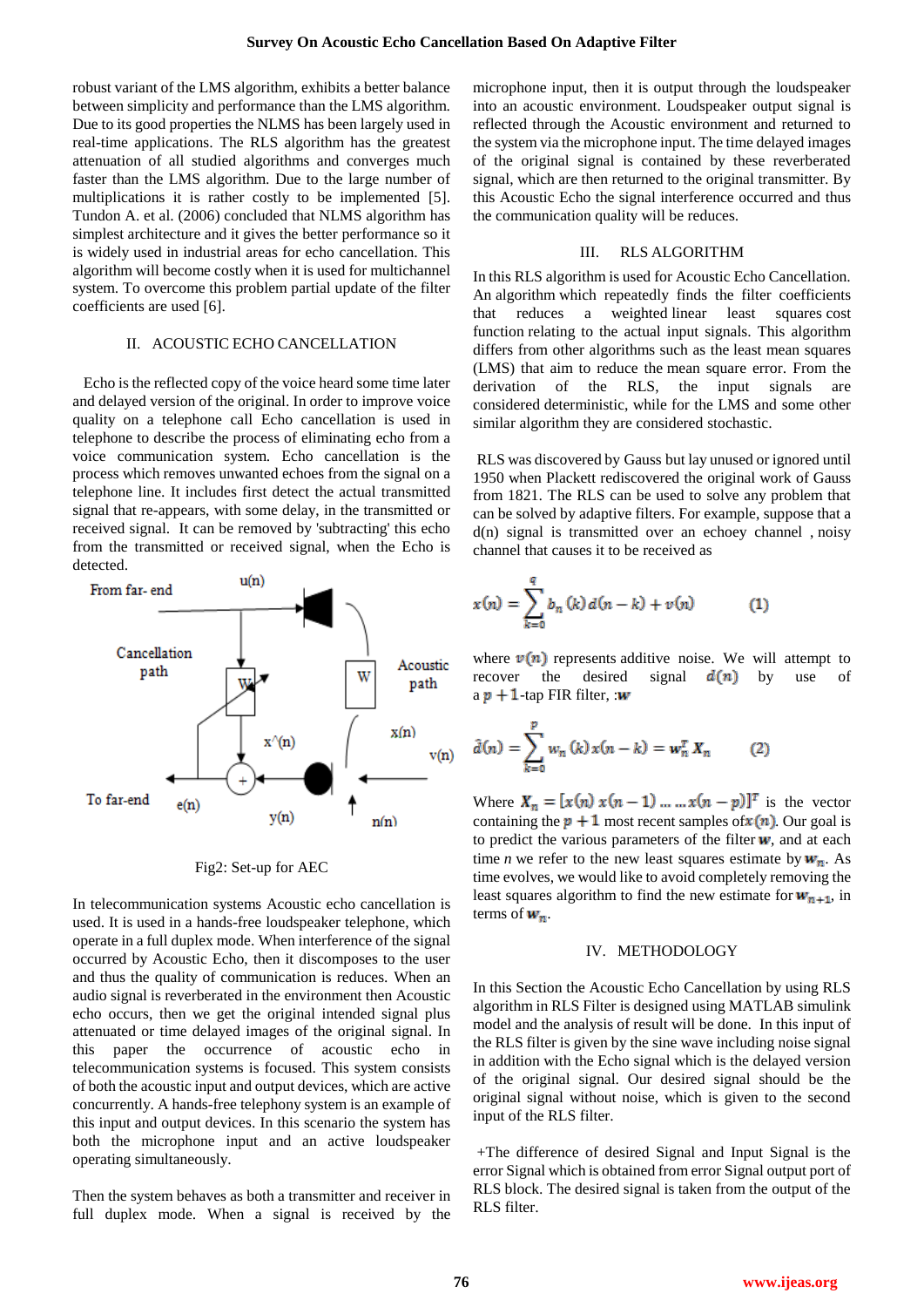## **International Journal of Engineering and Applied Sciences (IJEAS) ISSN: 2394-3661, Volume-2, Issue-2, February 2015**



Fig3. Simulink model for Acoustic Echo Cancellation

## Input signal

Here the sine wave block generates a real or complex sine wave signal .it has following parameters which have been applied for getting the result.

- > Amplitude-2
- $\triangleright$  Frequency-50 Hz
- $\triangleright$  Phase offset(rad)-0
- Sample mode-Discrete
- $\triangleright$  Output complexity-Real
- Computation method-Trigonometric function
- $\triangleright$  Sample time-1e<sup>-3</sup>
- $\triangleright$  Sample per frame-1
- Resetting states when re-enabled-Restart at time zero
- $\triangleright$  Output data type-Double
- $\triangleright$

Band limited White Noise

This noise is added with the input signal and it is applied to the RLS filter with Echo signal. The purpose of our filter is to suppress the Echo signal with the noise. There parameters are

- Noise power-  $0.5e^{-4}$
- $\triangleright$  Sample time-1e<sup>-3</sup>

RLS filter

There are various types of adaptive algorithms are available .Here we are using RLS algorithm for Acoustic Echo cancellation. There parameters are-

- Parameter Description:-
	- > Algorithm-RLS
	- $\triangleright$  Filter length-32
	- $\triangleright$  Forgetting factor(0 to1)-1.0
	- $\triangleright$  Initial value of filter weights-0

## $\triangleright$  Initial input variance estimate-0.1

## V. RESULT

The result for simulink model for Acoustic Echo Cancellation is shown in fig 4. In this, the first waveform represents the input signal with noise. Second waveform represents the Echo signal with input signal and noise. The third waveform represents the desired output signal. The fourth waveform is shows the error signal which defined by the difference of desired signal and input signal. Here we observe a slight variation in desired output signal. The error

signal represented is approximately zero value. So the RLS filter is best option for Acoustic Echo cancellation.



Fig4. Result for Simulink model

## VI. CONCLUSION

Adaptive Digital Signal Processing is a special branch of DSP, dealing with adaptive filters and system design. There are number of adaptive algorithms available in literature review and every algorithm has its own properties, but aim of every algorithm is to obtain a minimum mean square error (MSE) at a higher rate of convergence with lesser complexity. Thus algorithms RLS algorithm are having better performance is chosen. The results for the RLS algorithm are given in fig4. From this plots it can be shown that the results obtained for echo cancellation are the best for the RLS algorithm. The estimation error is very small, even smaller than the NLMS algorithm. Though the RLS algorithm gives much better results compared to other algorithms still it is not used, as each iteration requires  $4N^2$  multiplications. For echo cancellation systems the FIR filter order is usually in the thousands. Thus the number of multiplications required is very large because of which the RLS algorithm is too costly to implement. In practice the LMS based algorithms, although poorer performers are preferred.

## VII. FUTURE SCOPE

In the future the Simulink model using XILINX software is designated and simulation result analysis can be done for comparing the result of MATLAB Simulink model and XILINX software model. Then After hardware cost is also calculated.

## REFERENCES

- [1] Mendhe S.K., Chede S.D. "*Design and Implementation of Adaptive Echo Canceller Based LMS & NLMS Algorithm*" in IJAIEM Volume 3, Issue 6, June 2014.
- [2] Dhiman J., Ahmad S.," *Comparison between Adaptive filter Algorithms (LMS, NLMS and RLS)*" in International Journal of Science, Engineering and Technology Research (IJSETR) Volume 2, Issue 5, May 2013.
- [3] Yathiraju R. '' *Acoustic Echo Cancellation Using Conventional Adaptive Algorithms*" in International Journal of Inventive Engineering and Sciences (IJIES) Volume-1, Issue-12, November 2013.
- [4] Arya S. , Sahu O.," Performance *Evaluation of Adaptive Filters Structures for Acoustic Echo Cancellation*" in International Journal of Engineering (IJE), Volume (5) : Issue (2) : 2011.
- [5] Homana I." *Echo cancelling using adaptive algorithms*" in IEEE 2009.